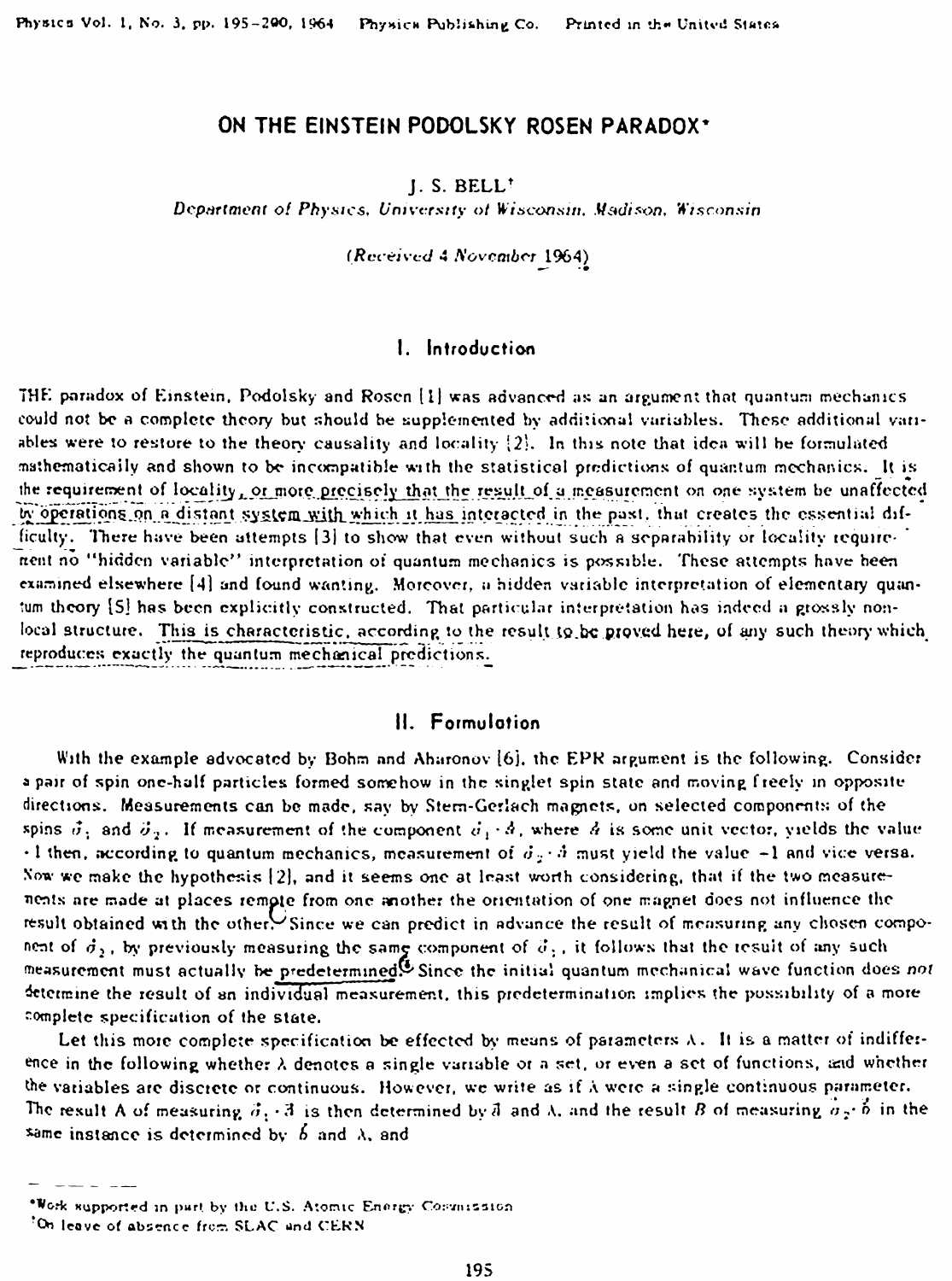$$
A(\delta,\lambda) = \pm 1, B(\delta,\lambda) = \pm 1. \tag{1}
$$

The vital assumption  $[2]$  is that the result B for particle 2 does not depend on the setting  $\dot{a}$ , of the magnet for purise  $1$ , not  $A$  on  $\overline{b}$ .

If  $\rho(\lambda)$  is the probability distribution of  $\lambda$  then the expectation value of the product of the two components  $\vec{a}_1$ ,  $\vec{a}_2$  and  $\vec{a}_3$ ,  $\vec{b}_3$  is

$$
P(\vec{a}, \vec{b}) = \int dA \rho(\lambda) A(\vec{a}, \lambda) B(\vec{b}, \lambda)
$$
 (2)

This should equal the quantum mechanical expectation value, which for the singlet state is

 $\langle \langle \vec{a}, \cdot \vec{a}, \vec{a}, \cdot \vec{b} \rangle \rangle$  =  $= \vec{a} \cdot \vec{b}$ .  $(3)$ 

But it will be shown that this is not possible.

Some might prefer a formulation in which the hidden variables fall into two sets, with A dependent on one and B on the other; this possibility is contained in the above, since  $\lambda$  stands for any number of variables and the dependences thereon of  $A$  and  $B$  are unrestricted. In a complete physical theory of the type envisaged by Einstein, the hidden variables would have dynamical significance and laws of motion; our  $\lambda$  can then be thought of as initial values of these variables at some suitable instant.

### III. Illustration

The proof of the main result is quite simple. Before giving it, however, a number of illustrations may serve to put it in perspective.

Firstly, there is no difficulty in giving a hidden variable account of spin measurements on a single particle. Suppose we have a spin half particle in a pure spin state with polarization denoted by a unit vector  $\vec{p}$ . Let the hidden variable be (for example) a unit vector  $\vec{\lambda}$  with uniform probability distribution over the hemisphere  $\vec{\lambda} \cdot \vec{p} = 0$ . Specify that the result of measurement of a component  $\vec{\sigma} \cdot \vec{a}$  is

$$
\text{sign } \lambda \cdot \hat{a}^{\prime} \tag{4}
$$

where  $\hat{a}'$  is a unit vector depending on  $\hat{a}$  and  $\hat{p}$  in a way to be specified, and the sign function is +1 or  $+1$  according to the sign of its argument. Actually this leaves the result undetermined when  $\lambda \cdot a' = 0$ , but as the probability of this is zero we will not make special prescriptions for it. Averaging over  $\vec{\lambda}$  the expectation value is

$$
\vec{\sigma} \cdot \vec{\sigma} = 1 - 2\theta'/\sigma \,. \tag{S}
$$

where  $\theta'$  is the angle between  $\hat{a}'$  and  $\hat{p}$ . Suppose then that  $\hat{a}'$  is obtained from  $\hat{a}$  by rotation towards  $\hat{p}$ until

$$
1 - \frac{2\theta'}{\pi} = \cos \theta \tag{6}
$$

where  $\theta$  is the angle between  $\ddot{a}$  and  $\ddot{p}$ . Then we have the desired result

$$
\langle \vec{\sigma} \cdot \vec{\sigma} \rangle = \cos \theta \tag{7}
$$

So in this simple case there is no difficulty in the view that the result of every measurement is determined by the value of an extra variable, and that the statistical features of quantum mechanics arise because the , value of this variable is unknown in individual instances.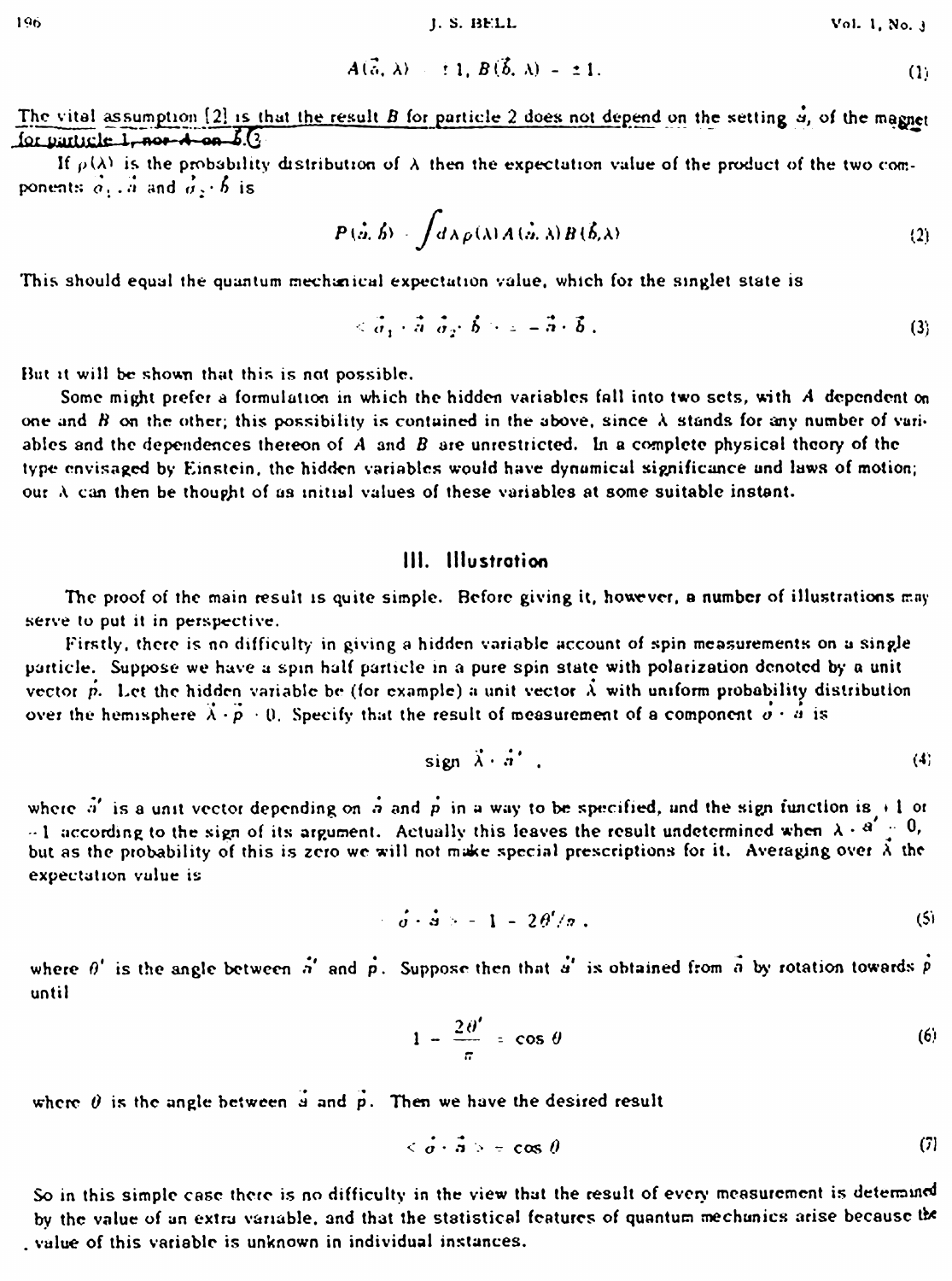$$
P(\vec{a}, \vec{a}) = -P(\vec{a}, -\vec{a}) = -1
$$
  
\n
$$
P(\vec{a}, \vec{b}) = 0 \text{ if } \vec{a} \cdot \vec{b} = 0
$$
 (8)

For example, let  $\lambda$  now be unit vector  $\hat{\lambda}$ , with uniform probability distribution over all directions, and take

$$
A(\vec{a}, \vec{\lambda}) - \text{sign} \ \vec{a} \cdot \vec{\lambda}
$$
  
\n
$$
B(a, b) = -\text{sign} \ \vec{b} \cdot \vec{\lambda}
$$
 (9)

This gives

$$
P(\vec{a}, \vec{b}) = -1 + \frac{2}{\pi} \theta \tag{10}
$$

where  $\theta$  is the angle between a and b, and (10) has the properties (8). For comparison, consider the result of a modified theory  $\{6\}$  in which the pure singlet state is replaced in the course of time by an isotropic mixture of product states; this gives the correlation function

$$
-\frac{1}{3}\vec{a}\cdot\vec{b} \tag{11}
$$

It is probably less easy, experimentally, to distinguish  $(10)$  from  $(3)$ , than  $(11)$  from  $(3)$ .

Unlike (3), the function (10) is not stationary at the minimum value  $-1$  (at  $\theta - 0$ ). It will be seen that this is characteristic of functions of type (2).

Thirdly, and finally, there is no difficulty in reproducing the quantum mechanical correlation (3) if the results A and B in (2) are allowed to depend on  $\vec{b}$  and  $\vec{a}$  respectively as well as on  $\vec{a}$  and  $\vec{b}$ . For example, replace  $\vec{a}$  in (9) by  $\vec{a}'$ , obtained from  $\vec{a}$  by rotation towards  $\vec{b}$  until

$$
1 - \frac{2}{n} \theta' - \cos \theta.
$$

where  $\theta'$  is the angle between  $\hat{a}'$  and  $\hat{b}$ . However, for given values of the hidden variables, the results of measurements with one magnet now depend on the setting of the distant magnet, which is just what we would wish to avoid.

### IV. Contradiction

The main result will now be proved. Because  $\rho$  is a normalized probability distribution,

$$
\int d\lambda \rho(\lambda) - 1. \tag{12}
$$

and because of the properties (1), P in (2) cannot be less than -1. It can reach -1 at  $\vec{a} = \vec{b}$  only if

$$
A(\tilde{a},\lambda) = -B(\tilde{a},\lambda) \tag{13}
$$

except at a set of points  $\lambda$  of zero probability. Assuming this, (2) can be rewritten

$$
P(\vec{s}, \vec{b}) = -\int d\lambda \rho(\lambda) A(\vec{s}, \lambda) A(\vec{b}, \lambda).
$$
 (14)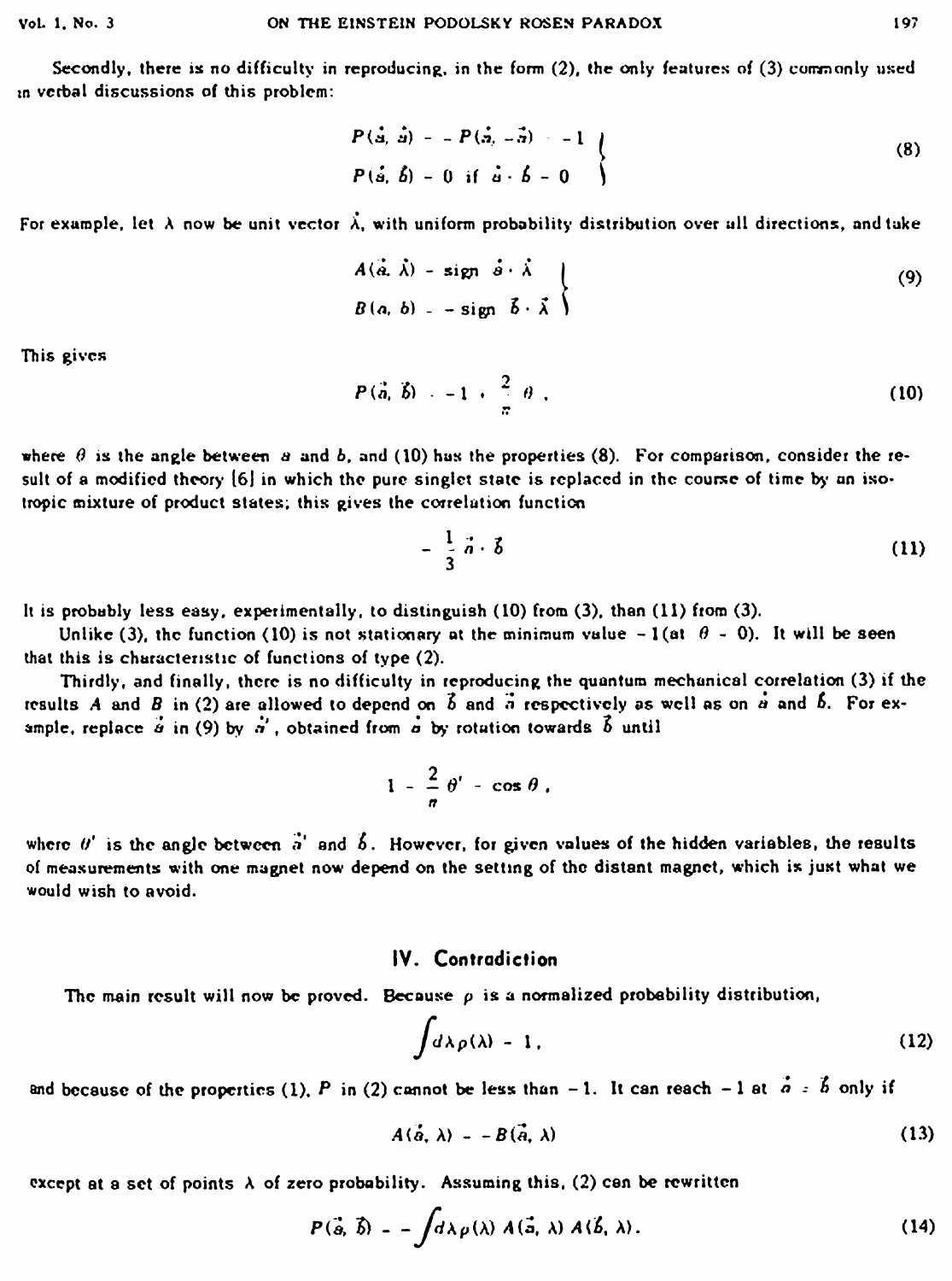It follows that  $\dot{c}$  is another unit vector

$$
P(\vec{a}, \vec{b}) = P(\vec{a}, \vec{c}) = -\int d\lambda \rho(\lambda) \left\{ A(\vec{a}, \lambda) A(\vec{b}, \lambda) - A(\vec{a}, \lambda) A(\vec{c}, \lambda) \right\} - \int d\lambda \rho(\lambda) A(\vec{a}, \lambda) A(\vec{b}, \lambda) \left\{ A(\vec{b}, \lambda) A(\vec{c}, \lambda) - 1 \right\}
$$

using (1), whence

$$
|P(\vec{a}, \vec{b}) - P(\vec{a}, \vec{c})| \le \int d\lambda \rho(\lambda) \left\{1 - A(\vec{b}, \lambda) A(\vec{c}, \lambda)\right\}
$$

The second term on the right is  $P(\vec{b}, \vec{c})$ , whence

$$
1 + P(\vec{\delta}, \vec{c}) \geq P(\vec{\delta}, \vec{\delta}) - P(\vec{\delta}, \vec{c})
$$
\n(15)

Unless P is constant, the right hand side is in general of order  $\vec{b} - \vec{c} + \vec{c}$  for small  $\vec{b} - \vec{c}$ . Thus  $P(\vec{b}, \vec{c})$ cannot be stationary at the minimum value  $(-1 \text{ at } 6 - \text{c})$  and cannot equal the quantum mechanical value (3).

Nor can the quantum mechanical correlation (3) be arbitrarily closely approximated by the form (2). The formal proof of this may be set out as follows. We would not worry about failure of the approximation at isolated points, so let us consider instead of (2) and (3) the functions

$$
\vec{P}(\vec{a}, \vec{b})
$$
 and  $-\vec{a} \cdot \vec{b}$ 

where the bar denotes independent averaging of  $P(\vec{a}', \vec{b}')$  and  $-\vec{a}' \cdot \vec{b}'$  over vectors  $\vec{a}'$  and  $\vec{b}'$  within specified small angles of  $\vec{n}$  and  $\vec{b}$ . Suppose that for all  $\vec{a}$  and  $\vec{b}$  the difference is bounded by  $\vec{c}$ :

> $|\vec{P}(\vec{a}, \vec{b}) + \vec{a} \cdot \vec{b}| \leq \epsilon$  $(16)$

Then it will be shown that  $\epsilon$  cannot be made arbitrarily small.

Suppose that for all  $n$  and  $b$ 

$$
|\vec{a} \cdot \vec{b} - \vec{s} \cdot \vec{b}| \leq \delta \tag{17}
$$

Then from (16)

$$
|\overline{P}(\vec{a}, \vec{b}) - \vec{a} \cdot \vec{b}| \leq \epsilon + \delta
$$
 (18)

 $From (2)$ 

$$
\vec{P}(\vec{a}, \vec{b}) = \int d\lambda \rho(\lambda) \, \vec{A}(\vec{a}, \lambda) \, \vec{B}(\vec{b}, \lambda) \tag{19}
$$

where

$$
|\overline{A}(\overrightarrow{a},\lambda)| \leq 1 \text{ and } |\overline{B}(\overrightarrow{b},\lambda)| \leq 1
$$
 (20)

From (18) and (19), with  $\vec{a} = \vec{b}$ ,

$$
d\lambda \rho(\lambda) \left[ \bar{A}(\vec{\delta}, \lambda) \bar{B}(\vec{\delta}, \lambda) + 1 \right] \leq \epsilon + \delta \tag{21}
$$

From (19)

$$
\overline{P}(\vec{a}, \vec{b}) = \overline{P}(\vec{a}, \vec{c}) = \int d\lambda \rho(\lambda) \left\{ \overline{A}(\vec{a}, \lambda) \overline{B}(\vec{b}, \lambda) - \overline{A}(\vec{a}, \lambda) \overline{B}(\vec{c}, \lambda) \right\}
$$

$$
= \int d\lambda \rho(\lambda) \overline{A}(\vec{a}, \lambda) \overline{B}(\vec{b}, \lambda) \left[ 1 + \overline{A}(\vec{b}, \lambda) \overline{B}(\vec{c}, \lambda) \right]
$$

$$
= \int d\lambda \rho(\lambda) \overline{A}(\vec{a}, \lambda) \overline{B}(\vec{c}, \lambda) \left[ 1 + \overline{A}(\vec{b}, \lambda) \overline{B}(\vec{b}, \lambda) \right]
$$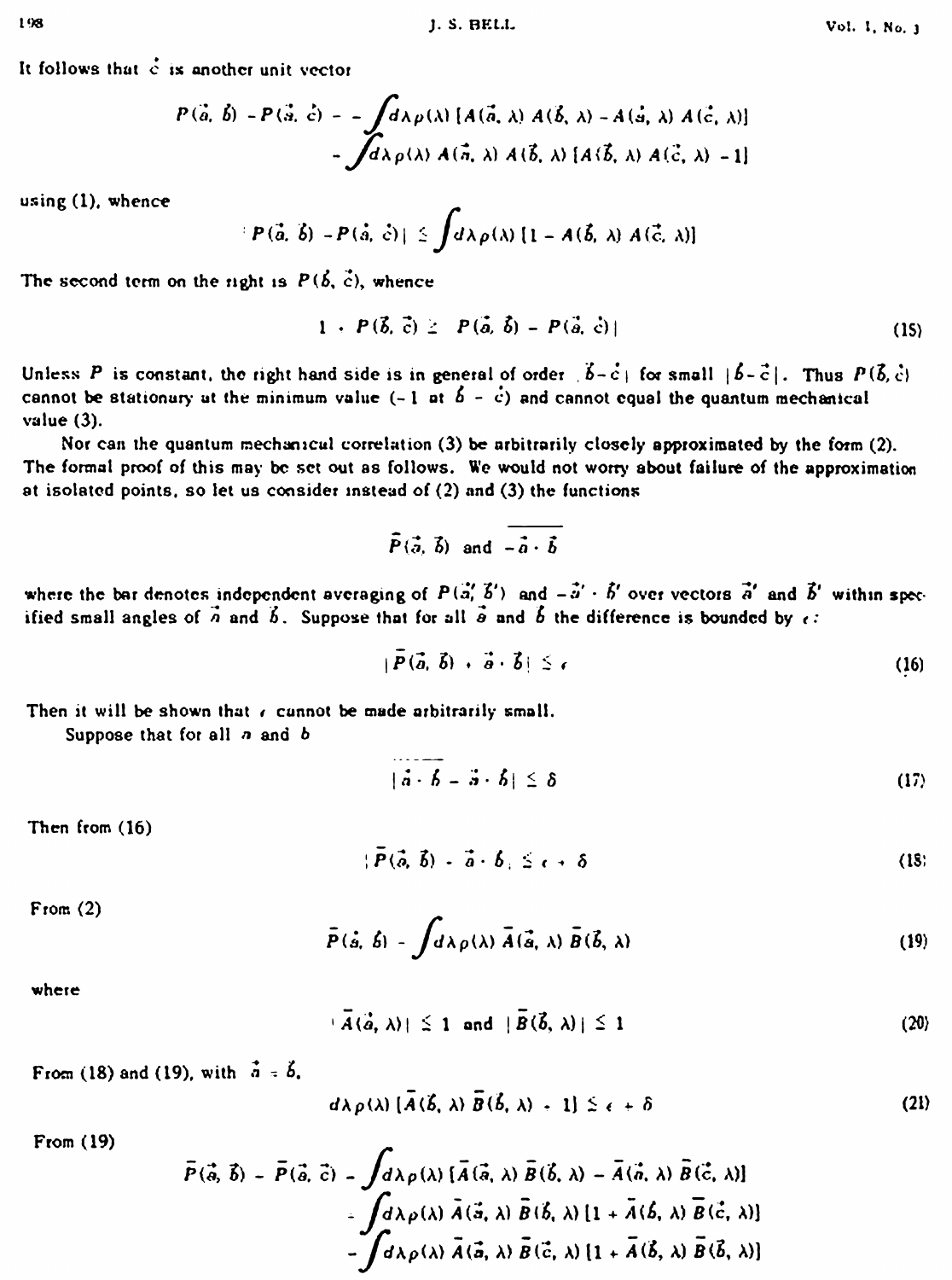Vol. 1, No. 3

Using  $(20)$  then

$$
\begin{aligned} \|\tilde{P}(\vec{a}, \vec{b}) - \tilde{P}(\vec{a}, \vec{c}) &\leq \int & d\lambda \times (\lambda) \left[ 1 + \bar{A}(\vec{b}, \lambda) \, \bar{B}(\vec{c}, \lambda) \right] \\ &\quad + \int & d\lambda \, \rho(\lambda) \left[ 1 + \bar{A}(\vec{b}, \lambda) \, \bar{B}(\vec{b}, \lambda) \right] \end{aligned}
$$

Then using  $(19)$  and  $21$ )

$$
\overrightarrow{P}(\vec{a}, \vec{b}) = \overrightarrow{P}(\vec{a}, \vec{c}) \geq 1 + \overrightarrow{P}(\vec{b}, \vec{c}) + \epsilon + \delta
$$

Finally, using (18).

$$
\left|\vec{a}\cdot\vec{c}-\vec{a}\cdot\vec{b}\right| = 2(c+\delta) \leq 1-\vec{b}\cdot\vec{c} + 2(c+\delta)
$$

 $^{\circ}$ 

 $4(b + \delta) = (a + \delta + \hat{a} + \hat{b}) + \hat{b} + \hat{c} = 1$  $(22)$ 

Take for example  $\vec{a} \cdot \vec{c} = 0$ ,  $\vec{a} \cdot \vec{b} = \vec{b} \cdot \vec{c} = 1/\sqrt{2}$ 

$$
4(\epsilon+\delta)=\sqrt{2}=1
$$

Therefore, for small finite  $\delta_i$ , cannot be arbitrarily small.

Thus, the quantum mechanical expectation value cannot be represented, either accurately or arbitrarily closely, in the form (2).

## V. Generalization

The example considered above has the advantage that it requires little imagination to envisage the measurements involved actually being made. In a more formal way, assuming [7] that any Hermitian operator with a complete set of eigenstates is an "observable", the result is easily extended to other systems. If the two systems have state spaces of dimensionality greater than 2 we can always consider two dimensional subspaces and define, in their direct product, operators  $\vec{\sigma}_1$  and  $\vec{\sigma}_2$  formally analogous to those used above and which are zero for states outside the product subspace. Then for at loast one quantum mechanical state, the "singlet" state in the combined subspaces, the statistical predictions of quantum mechanics are incompatible with separable predetermination.

#### VI. Conclusion

In a theory in which parameters are added to quantum mechanics to determine the results of individual measurements, without changing the statistical predictions, there must be a mechanism whereby the setling of one measuring device can influence the reading of another instrument, however remote. Moreover, the signal involved must propagate instantaneously, so that such a theory could not be Lorentz invariant.

Of course, the situation is different if the quantum mechanical predictions are of limited validity. Conceivably they might apply only to experiments in which the settings of the instruments are made sufficiently in advance to allow them to reach some mutual rapport by exchange of signals with velocity less than or equal to that of light. In that connection, experiments of the type proposed by Bohm and Aharonov [6], in which the settings are changed during the flight of the particles, are crucial.

I am indebted to Drs. M. Bander and J. K. Perring for very useful discussions of this problem. The first draft of the paper was written during a stay at Brandeis University, I am indebted to colleagues there and at the University of Wisconsin for their interest and hospitality.